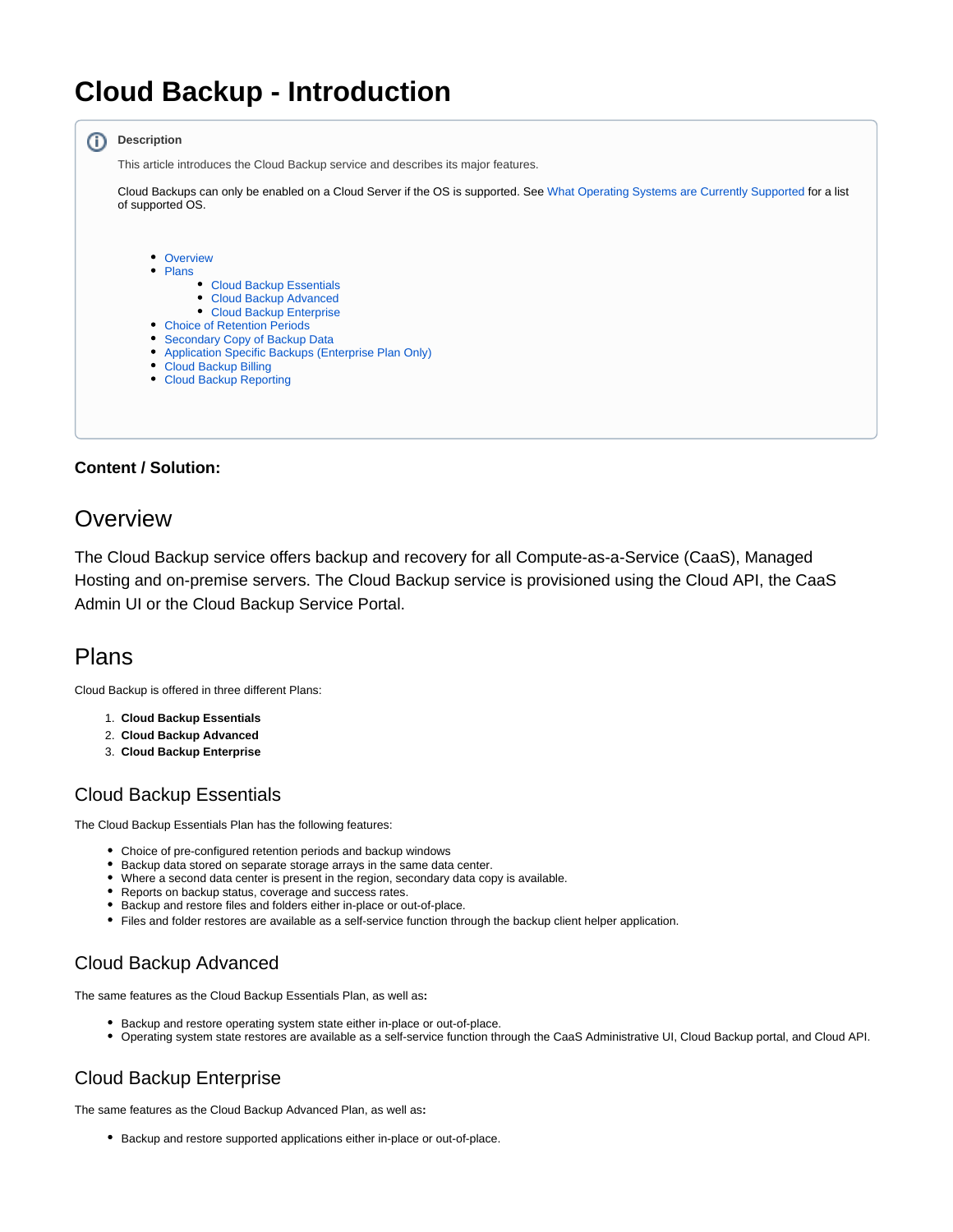Some application restores are available as a self-service function through the backup client helper application, while others require a Service Request to be submitted.

### <span id="page-1-0"></span>Choice of Retention Periods

When enabling backup for a specific Server, the Service Administrator can choose a preferred retention period from a pre-defined list. The choice of retention period defines the maximum 'age' of the backup data. Once a retention period is chosen, it can be changed at any time via the Service Portal, Admin UI or Cloud API.

Each retention period consists of a collection of retention policies that shows the recovery points available based on the age of a backup. The retention policies for each retention period are pre-configured; they cannot be customized

For additional information on retention, please see the Retention Cycles section of the following document: Introduction to Cloud Backup Metering and [Billing](https://docs.mcp-services.net/display/CCD/Introduction+to+Cloud+Backup+Metering+and+Billing)

## <span id="page-1-1"></span>Secondary Copy of Backup Data

The main rationale for having a secondary data copy is for compliance and organizations needing an "offsite" copy.

Data centers in the same Geographic Region will be configured as secondary data locations for each other. For example, Ashburn (NA1) will be configured as a secondary location for NA5 (West Coast) and vice versa. If there is no other data center in the same Geographic Region, a secondary copy may not be available.

When enabling backup for a specific server, a Client Administrator can optionally choose a location for a secondary copy of the backup data from a list of pre-defined available secondary copy locations.

When choosing a secondary copy, charges apply for storage of the secondary copy of the backup, but no charges apply for any bandwidth required to transfer the data between the data centers. Application Specific Backups (Enterprise Plan Only)

## <span id="page-1-2"></span>Application Specific Backups (Enterprise Plan Only)

The Enterprise Plan includes the ability to deploy backup clients that are designed to back up specific applications. Multiple application specific backup clients can be deployed on a server at no additional charge to support multiple applications that might be running on the server.

The currently supported application specific backup clients are:

| <b>Application specific Backup Client</b>  | <b>From version</b> | To version          |
|--------------------------------------------|---------------------|---------------------|
| <b>Microsoft SQL Server (All Editions)</b> | 2005                | 2014                |
| <b>MySQL Database (Linux)</b>              | 5.0                 | 5.6                 |
| <b>MySQL Database (Windows)</b>            | 5.0                 | 5.6                 |
| PostgreSQL                                 | 8.4                 | 9.1                 |
| <b>Microsoft Active Directory</b>          | 2003                | 2012 R <sub>2</sub> |

The advantage of using an application specific backup client versus a simple file system backup is the application specific backup client provides "incontext" information. For example, in Active Directory, the backup client is capable of backing up the Active Directory database, which allows you to restore an individual OU or Group in the case of accidental deletion; a task which is quite complex (if not impossible) to perform from a file system backup.

While the Cloud Backup service supports a wide range of applications for backup and restore, only a sub-set of these applications, representing the most commonly used, are available for self-service restore. Applications which are available for self-service restore (see table below) can be restored via a helper application which guides the client through the restore process.

The currently supported data restoration methods for application specific backup clients are:

<span id="page-1-3"></span>

| <b>Application Specific Backup Client</b>  | Self-service restore | Restore via Service Desk request |
|--------------------------------------------|----------------------|----------------------------------|
| <b>Microsoft SQL Server (All Editions)</b> | Yes                  | Yes                              |
| <b>MySQL Database (Linux)</b>              | Yes                  | Yes                              |
| <b>MySQL Database (Windows)</b>            | Yes                  | Yes                              |
| PostgreSQL                                 | Yes                  | Yes                              |
| <b>Microsoft Active Directory</b>          | <b>No</b>            | Yes                              |